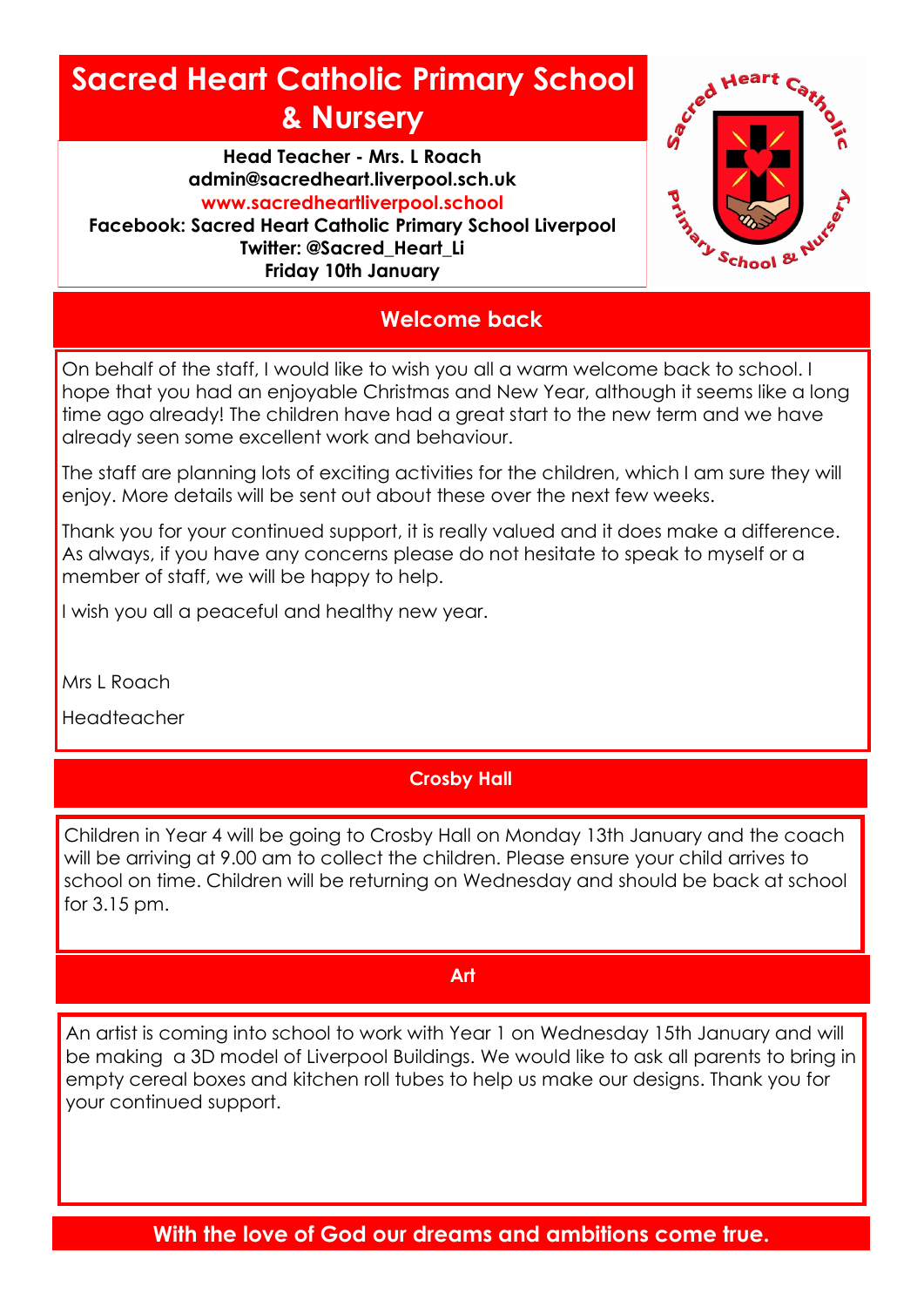# Class of the Week Year Four

# **British and Gospel Values**

**Tolerance:** We understand that we are all different. In Year 4, we celebrate our differences and embrace the rich diversity of Sacred Heart.



We have been thinking about 'Love' and what we can do in our school to show love to one another. Year 4 wrote notes giving thanks to one another for acts of kindness they'd performed.

We have really been enjoying our Cookery lessons! We really like trying new food and learning new skills. Congratulations to Olivia for being our Chef of the week.



We have had lots of fun in Year 4 this week! In English, we role-played as different characters from our class story to see what advice they would give to Leon about stepping into the magic. We also began looking at simulations in our computing class and the level of detail going into designing them. We tried our hand at drawing a 3D Simulation of a house and got some incredible artwork from it.

We are also busily preparing for our residential to Crosby Hall next week and are incredibly excited!

## **UN Rights of the Child**

**Article: 28** *You have the right to an education.*

In Year 4, we have a desire to be the best we can be. By following our school code of conduct, we can achieve all of our dreams and ambitions.

Independent Writer of the Week

Congratulations Isla Maloney. What a fantastic achievement!

Mathematician of the Week

Well done Richard He.

What a fantastic achievement! Keep up the great multiplication and division work.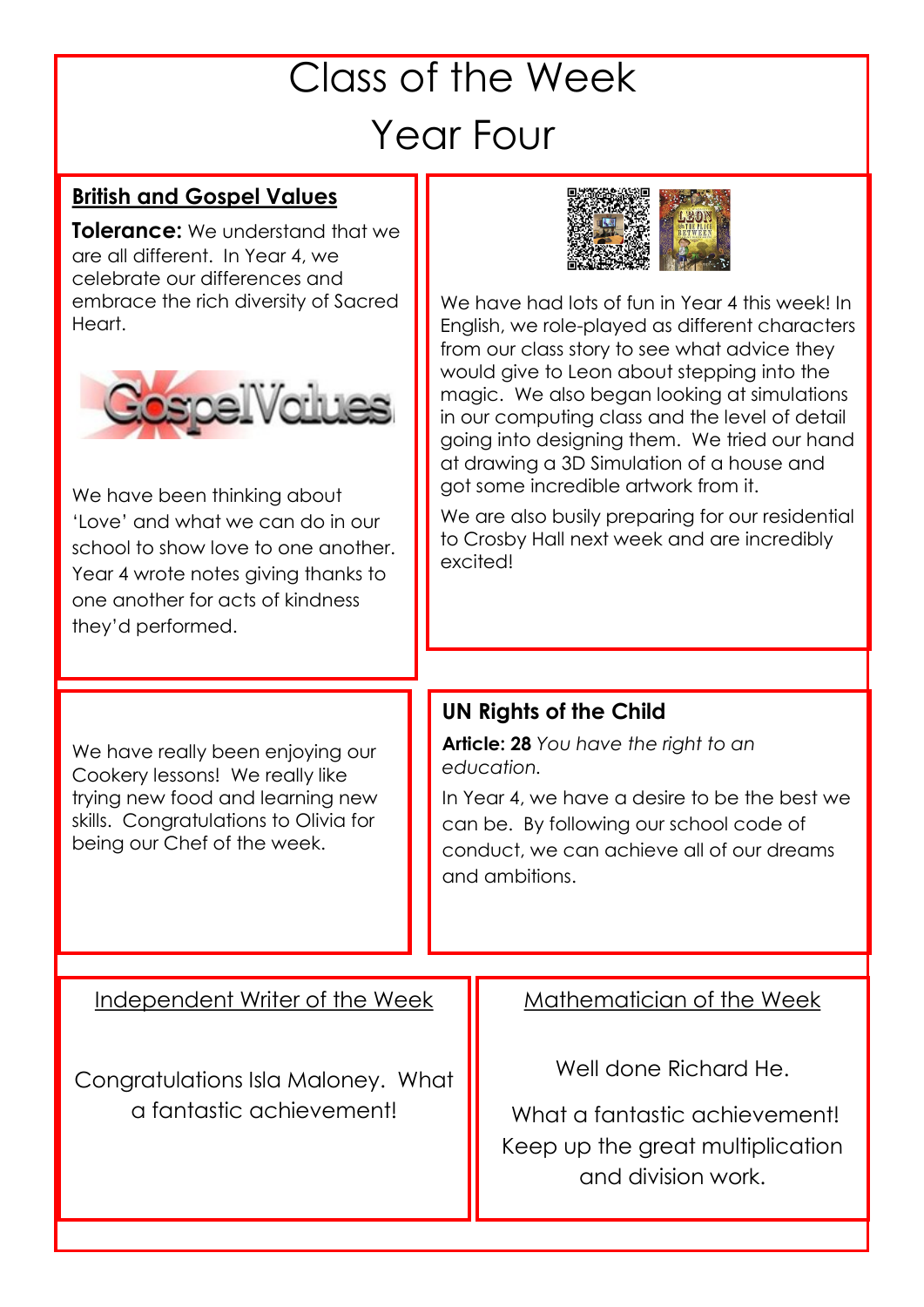

| Nursery                   | Dev Patel             |  |
|---------------------------|-----------------------|--|
| Reception                 | Lucas Bringas         |  |
| Year 1                    | Joan Barnes           |  |
| Year 2                    | <b>Bradley Stokes</b> |  |
| Year <sub>3</sub>         | Bobby Strachan        |  |
| Year 4                    | Isla Maloney          |  |
| Year 5                    | Mason Lloyd           |  |
| Year 6                    | Sadie Griffiths       |  |
| Gospel Award<br>for Peace | Harvey Murphy         |  |

# **DOJO POINTS**

| <b>St Teresa</b>    | St John<br>Paul II | <b>St Josephine</b><br><b>Bakhtin</b> | <b>St Martin</b><br>de Porres |
|---------------------|--------------------|---------------------------------------|-------------------------------|
| This Week           |                    |                                       |                               |
| 1413                | 1235               | 1083                                  | 1233                          |
| <b>Total Points</b> |                    |                                       |                               |
| 10579               | 9657               | 10076                                 | 10905                         |
| Position            |                    |                                       |                               |
| 2nd                 | 4th                | 3rd                                   | 1st                           |



#### **Whole School Attendance week ending 10th January 2020 96.1%**

Well Done to Year 4 For having the best attendance this week with 99.1% Keep it up!!





**Happy Birthday** 

26th December—10th January Demi Leigh Ryan Mrs Gillespie Richard He Tia Tai Sean Sae-Tang Kieran Landry Chris Jinumon